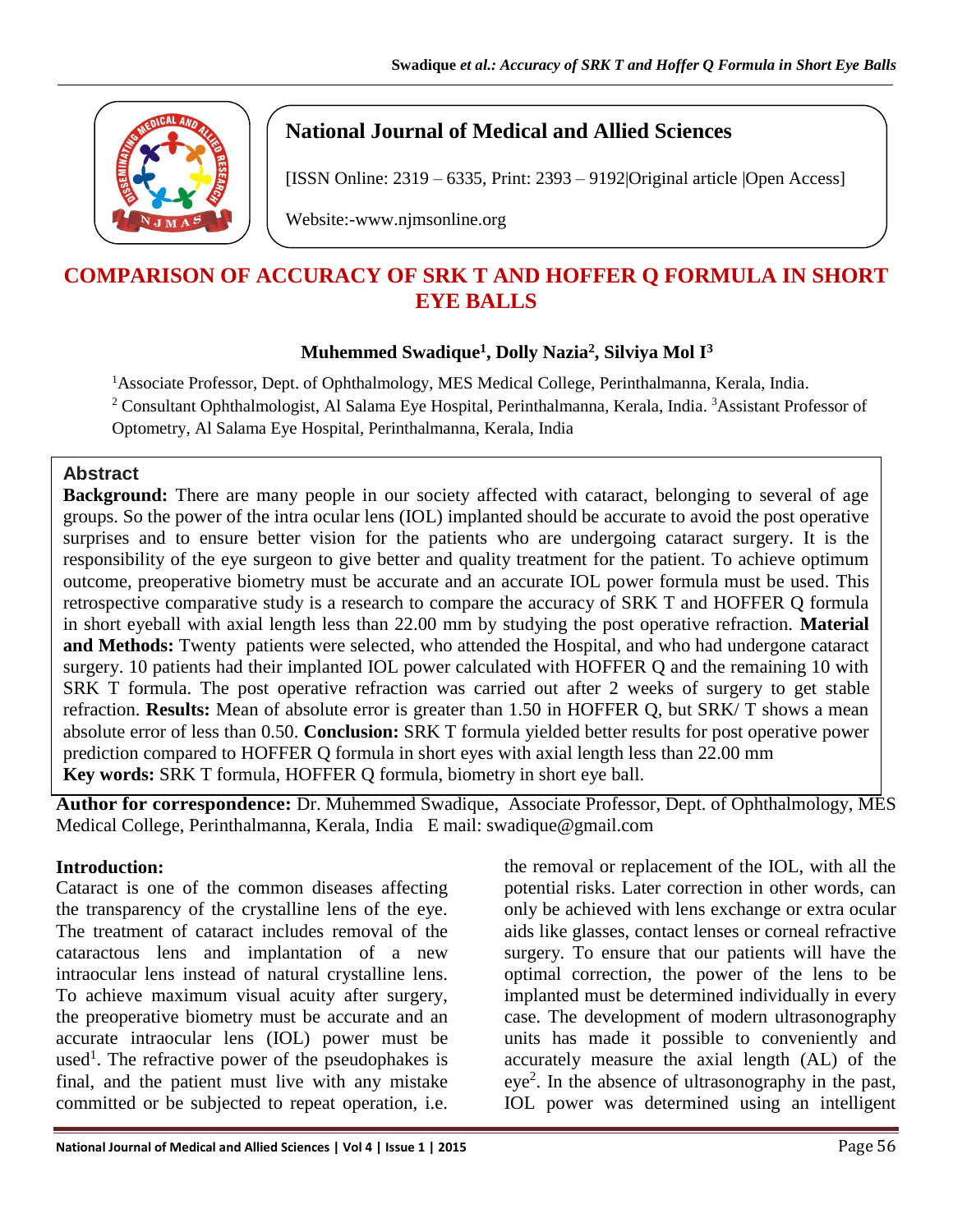guess work approach. However, now various formulae have been developed to calculate the IOL power on the basis of various measurements (biometry). Ethically as well as legally guess work approach for calculating IOL power should not be employed since it is a far less accurate method and its widespread use may rapidly reveal occasional unexpected and unsatisfactory results, deviating widely from the targeted final refraction. Today we can calculate the IOL power accurately with the help of biometry and different IOL power calculating formulas. For calculating the IOL power we need the measurements such as keratometric value (K), axial length of the eye and anterior chamber depth (ACD) of the eye ball. Biometry consists of these all measurements and this information is fed into a variety of formulae for calculate IOL power. The A-scan ultrasound biometry is most commonly employed for this essential part of preoperative evaluation of cataract surgery patients.

There are mainly two methods in A-scan biometry the contact method or applanation method and the immersion method. The contact method is accomplished by gently placing the probe on the corneal vertex and directing the sound beam through the visual axis. The immersion technique of biometry is accomplished by placing a small scleral shell between the patient's lids, filling it with saline, and immersing the probe into the fluid, being careful to avoid contact with cornea.

Common errors and challenging situations are - Corneal compression with contact technique, Misalignment of the probe placing on the cornea, fluid meniscus between the probe tip and the cornea caused from ointment use etc. Dense cataract can be a challenge because of absorption of the sound beam as it passes through the lens. Posterior staphylomas are among the greatest biometry challenges. Macular retinal detachments could also be a cause. So care must be taken to avoid errors and in case of challenging situations while doing biometry. The keratometric reading needed for calculating the IOL power can be measured with the help of keratometer. Manual and automatic keratometers are available now a days to measure the K value. IOL master is a combined biometric

instrument that measures quickly and precisely parameters of human eye needed for IOL power calculation by a non-contact technique. It also incorporates the software to calculate the IOL power from various formulae<sup>3</sup>. In this the axial length measurement is based on the principle of interferometry, corneal curvature is determined on the principle of reflection. The ACD and white to white also can be measured with IOL master. On the basis of their deviation IOL power formulae are grouped into theoretical formulae and regression formulae. The theoretical formulae were derived from the geometric optics as applied to the schematic eyes, using theoretical constants. It is based on three variables the axial length of the eye ball, K reading and the estimated post operative anterior chamber depth (ACD). The regression formulae were developed to overcome the drawbacks of theoretical formulae. The regression formulae are based on regression analysis of the actual post operative results of implant power as a function of variables of corneal power and axial length  $(AL)^4$ .

Based on the time when they were evolved, the IOL power calculation formula have been grouped into various generations - First generation formulae, Second generation formulae, Third generation formulae, Fourth generation formulae

# **The first generation theoretical formulae:**

# **1. BINKHORST FORMULA**

 $P=1336(4r-a)/(a-d)(4r-d)$ 

P=IOL power in diopters, R= Corneal radius in mm (average), a=AL in mm, d=post operative ACD+ Corneal thickness

#### 2. **COLENBRANDER-HOFFER FORMULA**

 p= 1336 / a-d-0.05 –1336/ (1336/K)-d-0.05 K-average keratometry in diopters

# 3. **CLAYMAN'S FORMULA**

Assume; Emmetropizing IOL=18D, Emmetropic AL=24mm, Emmetropic average K reading =42.0D, 1mm in AL=3D of IOL power, 1D in keratometry= 1D of IOL power, If IOL power >21 D, deduct 0 .25 for every diopter

4. **FYODOROV FORMULA**

 $P= 1336-LK/(L-C) - (CK/1336)$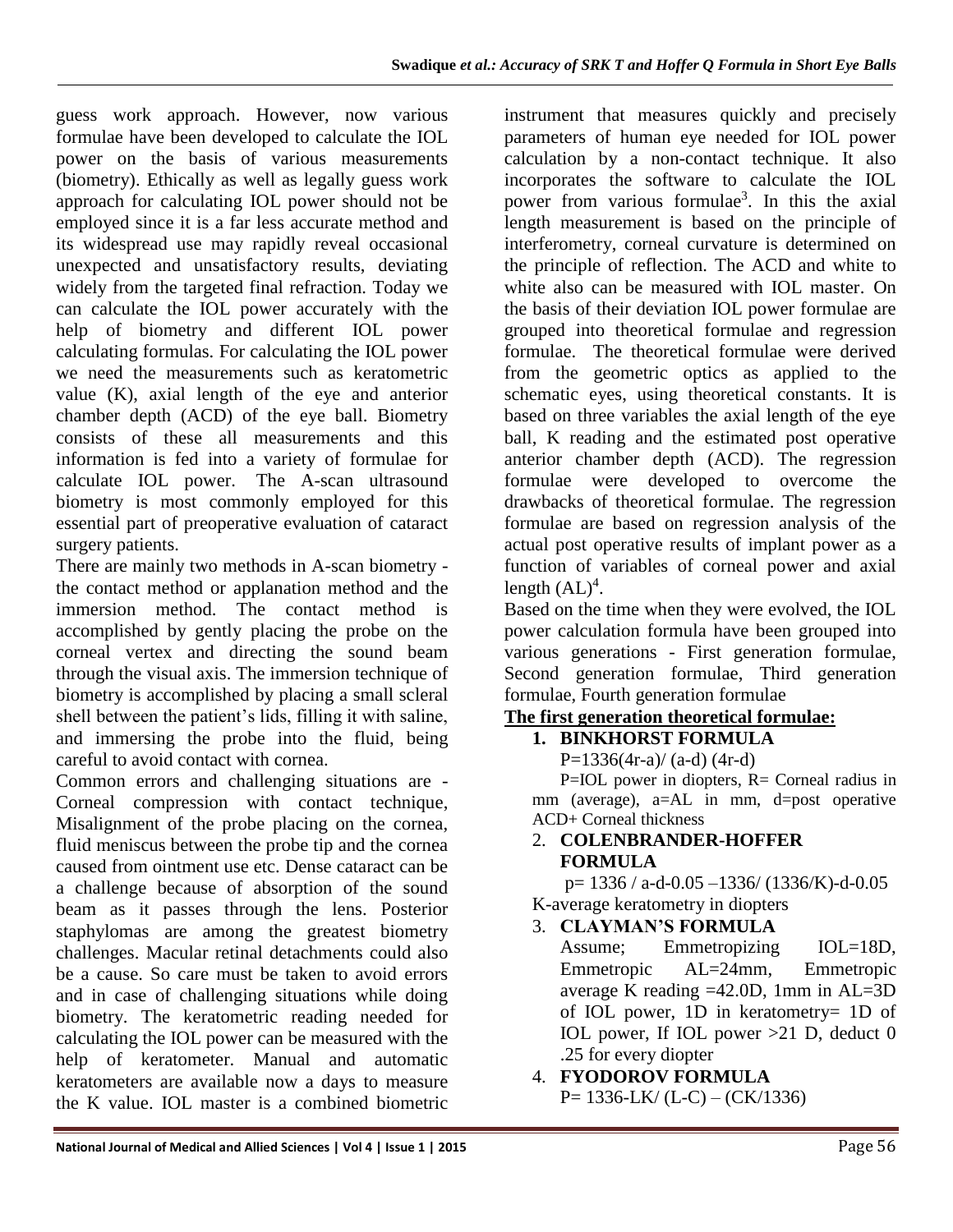P=IOL power, L= AL in mm, K=corneal curvature in D, C=estimated post op ACD

There are many draw backs to these theoretical formulae:

Failed in long eyes and short eyes (reliable for eyes with AL between 22mm&24.5mm)

Cumbersome to apply without assistance of a calculator or a computer

Requires guess about the ACD

To overcome the draw backs of theoretical formulae, various regression formulae have been developed. They are:

#### **SRK 1 formula**

 $P = A - 2.5L - 0.9K$ 

 P=IOL power, A=Constant specific for each eye, L=Axial length in mm, K=Average keratometry in D (Postoperative ACD is replaced by A constant), A constant varies from 113-119

#### **Second generation formulae**

1. Theoretical formula

 **Modified Binkhorst formula**

Binkhorst in 1981 improved the prediction of effective lens position by using a single variable predictor, the AL, as a scaling factor for effective lens position & presented a formula to better predict ACD.

2. Regression formula

#### **SRK-II**

The basic equation of the formula is the same

 $P = A - 2.5L - 0.9K$ 

The A constant is modified on the basis of the AL.

- If L is  $< 20$ mm :A+3.0
- If L is 20- 20.99 mm : $A+2$
- If L is 21-21.99 mm :  $A+1$
- If L is  $22-24.5$  mm : A
- If L is  $>24.5$  mm: A-0.5 **Modified SRK –II formula**

 In this formula, based on the axial length, A constant is modified as

- If L is  $<$  20mm : A +1.5
- If L is  $20 21$ mm : A +1
- If L is  $21 22$ mm : A + 0.50
- If L is  $22 24.5$ mm : A
- If L is  $24.5 26$ mm : A  $1.00$
- if L is  $> 26$ mm : A 1.50

#### **Third generation formulae**

Most of these are a hybrid of both theoretical and regression formulae. The third generation formulae include:-

#### 1. **Holladay- 1 formula**

In 1998, Holladay proved that the use of two variable predictors (AL and KR) could significantly improve the predictor of effective lens position.

Proposed formulae based on the geometric relation of the anterior segment (third generation theoretical formula)

The formula was modified and now the Holladay 1 formula

## **2. Hoffer Q formula**

Theoretical formula optimized with regression techniques for ACD.

Modification of Cole brander –Hoffer formula

$$
P = \frac{1336}{L - C - 0.05} \longrightarrow \frac{1336}{\frac{1336}{K + R}} \longrightarrow \frac{C + 0.05}{1000}
$$

# **Fourth generation formulae**

#### **1. Holladay –II**

Considered more accurate

Software programmers are available in the modern biometers to use the Holladay formulae

#### 2. **Haigis formula**

Haigis formula is a recent addition in the list of IOL power calculating formulae. In 1991, the Haigis formula evolved as one of two fourthgeneration formulas in order to overcome these shortcomings. The Haigis formula does not depend on assumptions for the ACD and requires real measurement of it. In addition, the Haigis formula does not have just one "a constant" but three  $(a_0, a_1, a_2)$  derived by multivariable regression analysis.

a<sup>0</sup> constant moves the power prediction curve up or down

a<sup>1</sup> constant is tied to the measured anterior chamber depth

a<sup>2</sup> constant is tied to the measured axial length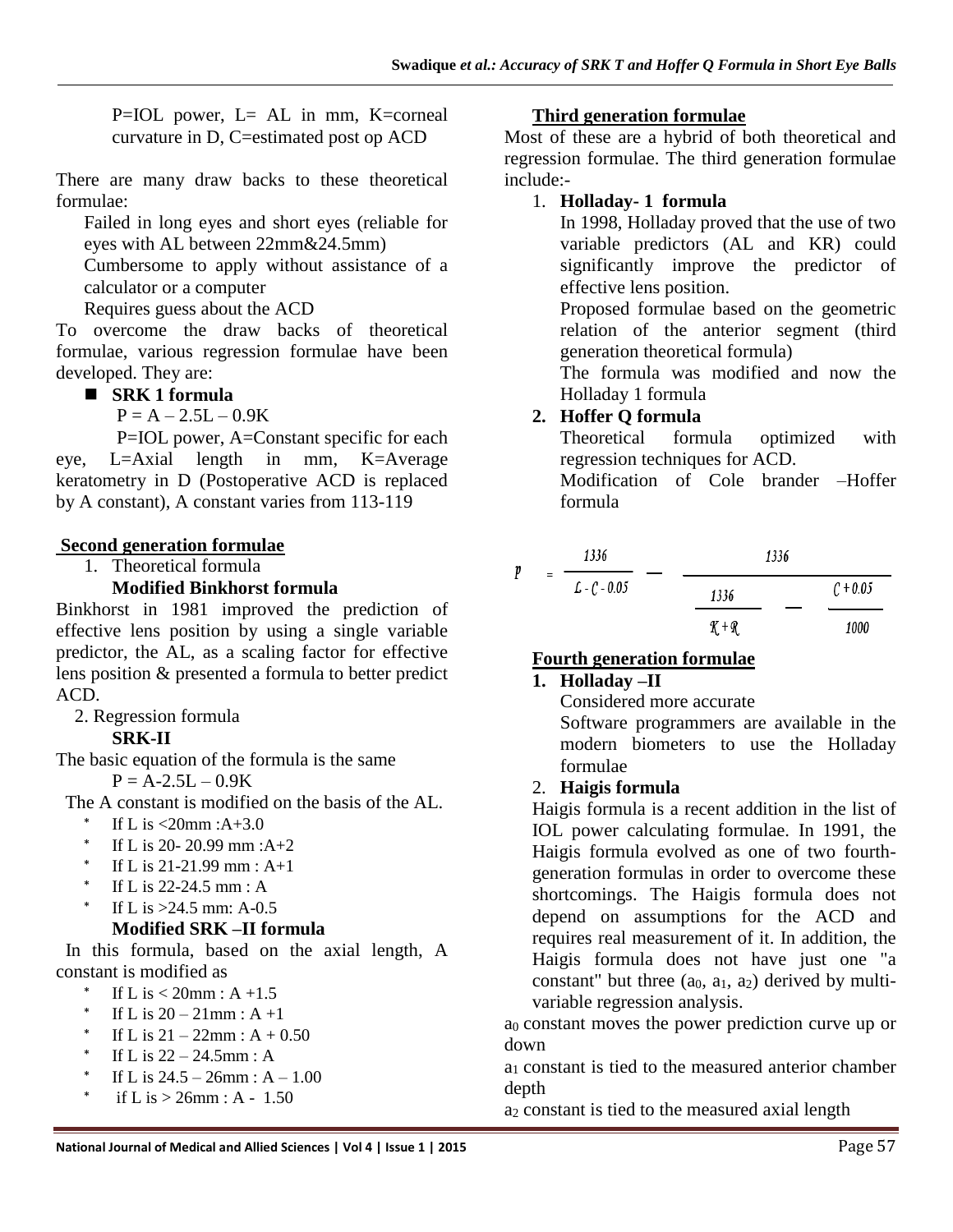#### 3. **SRK/T formula**

It is a non linear theoretical optical formula, empirically optimized for postoperative ACD, retinal thickness, and corneal refractive index. It has the advantage of both theoretical and empirical analysis.

#### **A-constant**

The A-constant was originally designed for the SRK equation and depends on multiple variables including IOL manufacturer, style and placement within the eye. Because of its simplicity, the Aconstant became the value used to characterize intraocular implants.

A-constants are used directly in SRK II and SRK/T formulas. The constant is a theoretical value that relates the lens power to AL and keratometry; it is not expressed in units and is specific to the design of the IOL and its intended location and orientation within the eye.

Using A-constants is practical when a decision on the implant power has to be made during surgery because the power of the lens varies in a 1:1 relationship with the A-constants: if A decreases by 1 diopter, IOL power decreases by 1 diopter also. This straight relationship adds to the simplicity and popularity of the A-constant. Other constants used in modern IOL formulas include the ACD value in Binkhorst and Hoffer-Q formulas and the Surgeon factor (SF) in Holladay formulas. True anterior chamber depth (ACD) is measured between the posterior corneal surface and the anterior lens surface. This measure is not to be confused with the anterior chamber constant (ACD constant) used in IOL power calculation formulas. There are many people in our society affected with cataract, belonging to several of age groups. So the power of the IOL implanted should be accurate to avoid the post operative surprises and to ensure better vision for the patients who are undergoing cataract surgery. It is the responsibility of the eye surgeon to give better and quality treatment for the patient.

To achieve optimum outcome, preoperative biometry must be accurate and an accurate IOL power formula must be used.

This retrospective comparative study is a research to compare the accuracy of SRK T and HOFFER Q formula in short eyeball with axial length less than 22.00 mm by studying the post operative refraction. Material and method:

This retrospective study was carried out at Department of Ophthalmology, MES Medical College, Perinthalmanna, in association with Al Salama group of Eye Hospitals, Kerala, during January 2013 to June 2013. Institutional ethics committee approval was obtained. Informed consent was taken according to Helsinki declaration. In our attempt to compare the predictive accuracy of SRK T and HOFFER Q formula in short eye balls, we analyzed the data by dividing into two groups, SRK T & HOFFER Q. We compared them mainly in terms of spherical equivalent (SE) and absolute error (AE) and prediction error (PE). The spherical equivalent (SE) is the value obtained by adding half of the cylindrical component of the refraction to the spherical component of the refraction. The absolute error is the absolute value obtained by subtracting the predicted spherical equivalent from postoperative SE, whereas the predicted error (PE) also gives the resulting direction of the refractive error in the form of sign of difference of the two. A negative PE indicates a tendency for myopic shift and positive PE was an indicator of hyperopic shift. The refractive error was determined with Topcon autorefractor and with subjective refraction. The keratometer reading was taken with manual keratometer. The measurement of axial length and ACD were determined by contact method using Biomedix ultrasound biometer (figure 1). For contact A-scan, the probe was placed gently over the cornea and an automated sequence of reliable readings with characteristic peaks was taken.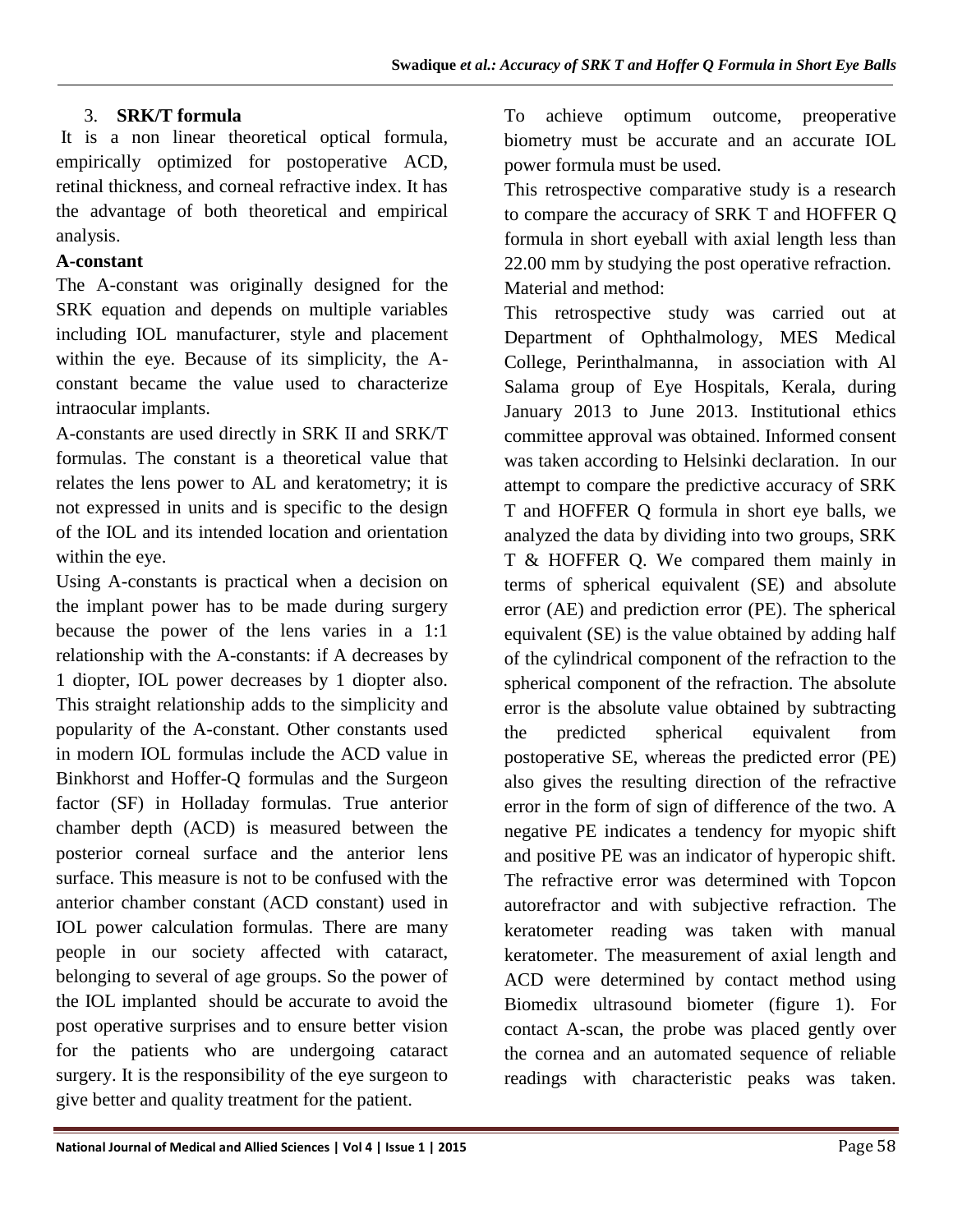Unreliable readings were discarded and the mean was recorded (figure 2).



98-L HENE CONTRACT SD 0.07 avg 22.91 SD 0.08  $15$  $\overline{2n}$  $\times$ 

Figure 2

The inclusion criteria were: Patients who had undergone IOL implantation , IOL power calculated either with HOFFER Q or with SRK/T formula, Axial length less than 22.mm, Cases whose post operative refraction details were available, Age more than 40 years , Patients with better post operative visual acuity. The exclusion criteria were: Patients in whom IOL power was calculated with other formulas, Patients with history of corneal abnormality to avoid high cylindrical correction, Patients who underwent extra capsular cataract extraction (ECCE), Patients with a history of silicone oil filled eye, Age below 40 years, Patients unable to maintain fixation during measurement, Patients with incomplete post operative data and refraction details, Patients with per operative complications. 20 patients were selected, who attended the Hospital, and who had undergone cataract surgery. 10 patients had their implanted IOL power calculated with HOFFER Q and the remaining 10 with SRK T formula. The post

operative refraction was carried out after 2 weeks of surgery to get stable refraction. Complete clinical history was taken from case sheets and electronic medical records. History of previous cataract surgery was also noted. All patients underwent a complete eye examination including visual acuity (pre operative and post operative), intraocular pressure by non contact tonometry, slit lamp examination and dilated fundus examination, biometry for IOL power calculation including keratometry measurement. Postoperative refraction was done after 2 weeks of surgery and the spherical equivalent (SE) of post operative refraction was taken. All measurements were executed by the same person. The data was then analyzed using appropriate statistical techniques. Mean, Median, Range, Standard deviation, and tests of significance were applied.

#### **Results:**

Out of the 20 patients recruited, 18 were females and 2 males. The mean of actual post operative spherical equivalent (prediction error) in SRK T group was 0.045 and that of Hoffer Q group was 1.502 (table 1). Even though the predicted SE of HOFFER Q was in the myopic range, the actual postoperative refraction showed the hyperopic shift . There was no significant change in post operative refraction SE and predicted SE in SRK T group (table 3). There was high absolute error of upto 2.17 in case of HOFFER Q whereas SRK T has an absolute error upto 0.56 (table 2). Mean of absolute error was 1.502 in HOFFER Q, but SRK/ T showed a mean absolute error of 0.347. The p value for discrepancy in IOL power predictability using SRK T and HOFFER Q in terms of post op SE was < 0.001, which was statistically significant. The p value for discrepancy in IOL power predictability using SRK T and HOFFER Q in terms of absolute error was < 0.001, which was statistically significant (table 4**)**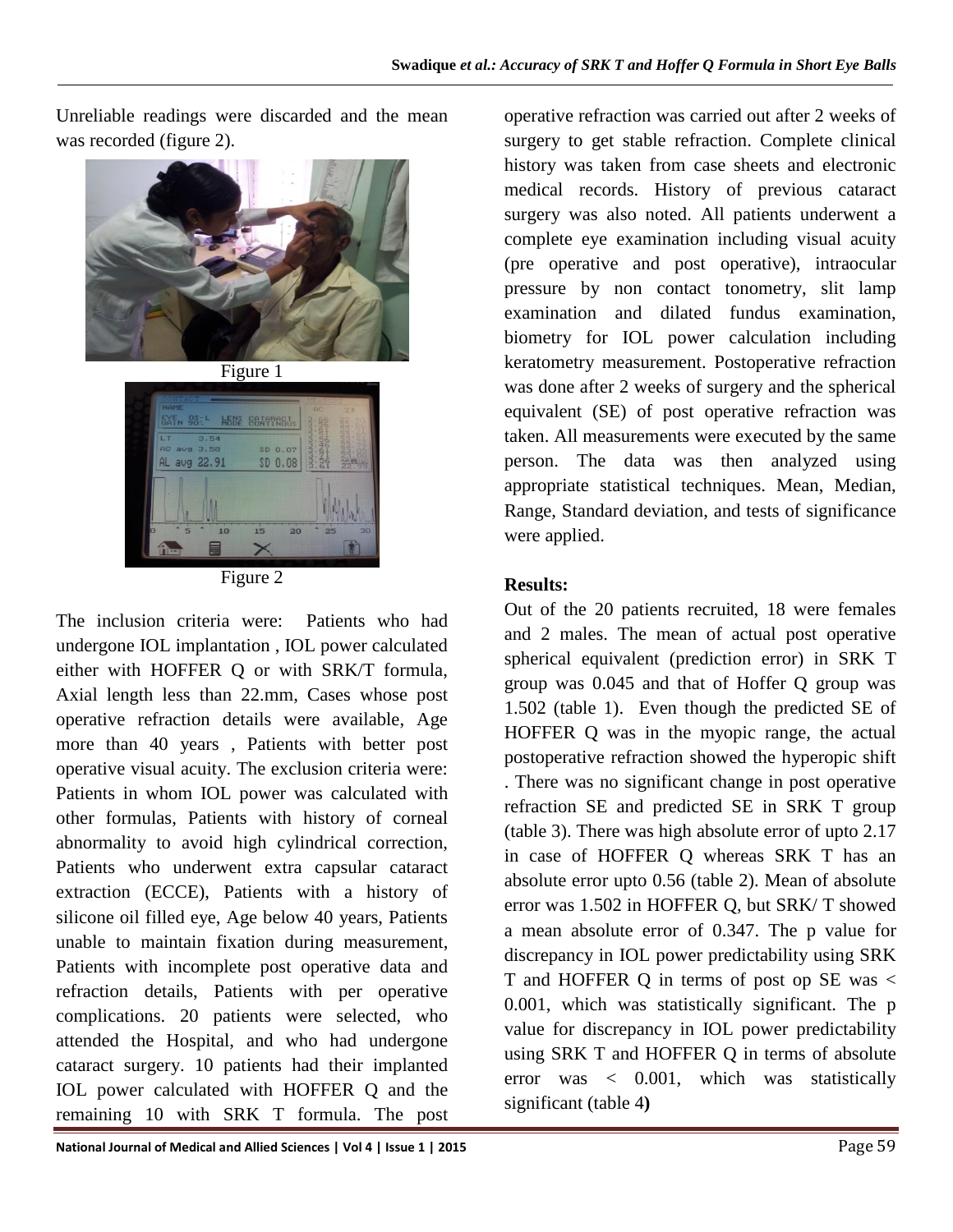7 P VALUE 1 0.00018

| SL.NO.                    | <b>Prediction error</b> | <b>Prediction</b> |  |  |
|---------------------------|-------------------------|-------------------|--|--|
|                           | of SRK T                | error of          |  |  |
|                           |                         | <b>HOFFER Q</b>   |  |  |
| 1                         | 0.07                    | 1.91              |  |  |
| $\overline{2}$            | $-0.02$                 | 1.76              |  |  |
| 3                         | $-0.31$                 | 2.17              |  |  |
| 4                         | 0.32                    | 0.94              |  |  |
| 5                         | 0.02                    | 1.55              |  |  |
| 6                         | $-0.5$                  | 1.47              |  |  |
| 7                         | $-0.18$                 | 1.2               |  |  |
| 8                         | 0.24                    | 1.31              |  |  |
| 9                         | 0.25                    | 1.8               |  |  |
| 10                        | 0.56                    | 0.91              |  |  |
| MEAN PE OF SRK T-0.045,   |                         |                   |  |  |
| MEAN PE OF HOFFER Q-1.502 |                         |                   |  |  |

**Table 1:Prediction error in HOFFER Q and SRK T**

**Table 2: Comparison of Absolute errors in HOFFER Q & SRK T**

| <b>SLNO</b>    | Absolute error<br>(SRKT) | Absolute error<br>(HOFFER Q) |
|----------------|--------------------------|------------------------------|
| 1              | 0.07                     | 1.91                         |
| $\overline{2}$ | 0.02                     | 1.76                         |
| 3              | 0.31                     | 2.17                         |
| 4              | 0.32                     | 0.94                         |
| 5              | 0.02                     | 1.55                         |
| 6              | 0.5                      | 1.47                         |
| 7              | 0.18                     | 1.2                          |
| 8              | 0.24                     | 1.31                         |
| 9              | 0.25                     | 1.8                          |
| 10             | 0.56                     | 0.91                         |

**Table 3: Statistical distribution post op SE of HOFFER Q and SRK T formula**

| <b>SL NO</b> | <b>VARIABLES</b> | <b>HOFFER Q</b> | <b>SRKT</b> |
|--------------|------------------|-----------------|-------------|
|              | <b>MEAN</b>      | 0.775           | 0.175       |
| 2            | SD               | 0.614           | 0.294       |
| 3            | <b>MEDIAN</b>    |                 |             |
|              | <b>RANGE</b>     | I.75            |             |
|              | P VALUE          | 0.00084         |             |

| <b>HOFFER Q and SRK T</b> |                  |                                                       |                                                   |  |  |  |
|---------------------------|------------------|-------------------------------------------------------|---------------------------------------------------|--|--|--|
| <b>SL NO</b>              | <b>VARIABLES</b> | <b>ABSOLUTE</b><br><b>ERROR</b><br><b>IN HOFFER Q</b> | <b>ABSOLUTE</b><br><b>ERROR IN</b><br><b>SRKT</b> |  |  |  |
|                           | <b>MEAN</b>      | 1.502                                                 | 0.347                                             |  |  |  |
| 2                         | SD.              | 0.387                                                 | 0.185                                             |  |  |  |
| 3                         | <b>MEDIAN</b>    | 1.51                                                  | 0.215                                             |  |  |  |
| $\overline{4}$            | <b>MAXIMUM</b>   | 2.17                                                  | 0.56                                              |  |  |  |
| 5                         | <b>MINIMUM</b>   | 0.91                                                  | 0.02                                              |  |  |  |
|                           | <b>RANGE</b>     | 1.23                                                  | 0.54                                              |  |  |  |

# **Table 4: Statistical distribution of Absolute Error in**

#### **Discussion**

IOL power formulas are known to vary in their prediction accuracy. In the SRK T based IOL group, the mean axial length was 21.502 mm and ranged from 20.88 mm to 21.87 mm. The standard deviation of axial length was  $+$ \_0.31mm.The uncorrected visual acuity of this group ranged from 6/12 p to 6/6. Four patients had myopic shift and rest six had hyperopic shift according to the predicted error. The PE showed myopic shift (up to -0.75 D) and hyperopic shift (up to 0.56). The mean prediction error was 0.045. Our findings are consistent with Roh  $Y^5$ , Basu  $S^6$  and Day  $A^7$ .

In HOFFER Q based IOL group, the mean axial length was 21.651 mm and ranged from 20.72mm to 21.96mm. The standard deviation of axial length was +\_ 0.428 mm. The post operative uncorrected visual acuity ranged from 6/18p to 6/6. All patients had hyperopic shift (2.17) according to the predicted error. The mean prediction error was 1.502. The mean SE of this group was 0.775. Similar observations were made by Narváez  $J^8$  and Aristodemou<sup>9</sup>.

Because a given measurement error is a large portion of the AL in a short eye, any measurement error in axial length of a short eye would have a larger effect on final refractive error. Compression of the eye is believed to be part of the cause of AL shortening error, and this result still occurs even with experienced operators, although to a lesser degree. The correlation coefficient for AL and postoperative SE was 0.0576 and the correlation coefficient for axial length and post operative